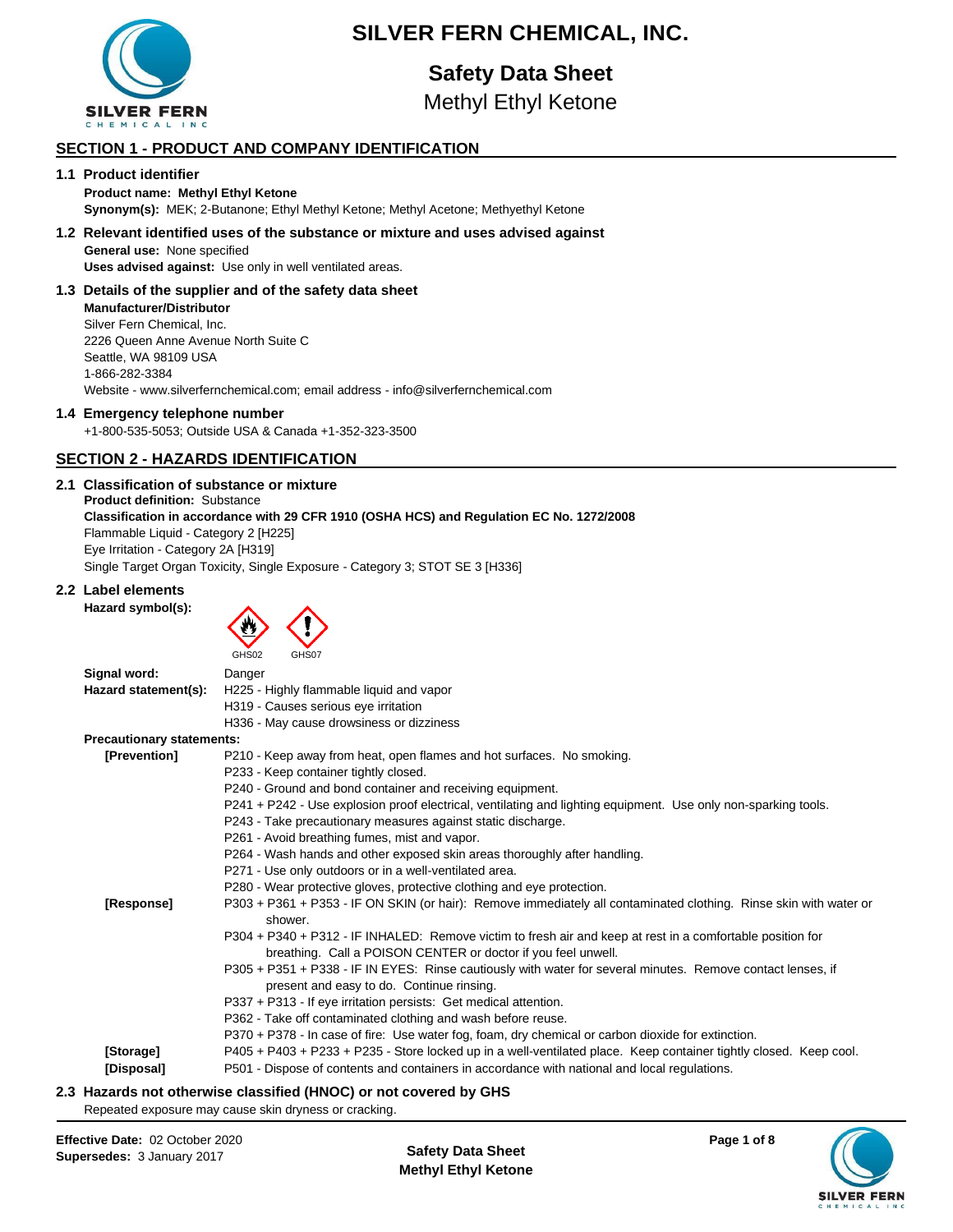## **SECTION 3 - COMPOSITION/INFORMATION ON INGREDIENTS**

#### **3.1 Substances**

| $%$ by<br>Weiaht | Ingredient                    | <b>CAS Number</b> | <b>EC Number</b>       | Number<br>Index | <b>Classification</b><br>GHS             |
|------------------|-------------------------------|-------------------|------------------------|-----------------|------------------------------------------|
| 100              | <b>Ethyl Ketone</b><br>Methvl | 78-93-3           | $201 - 1$<br>$159 - C$ | 606-002-00-3    | H335<br><b>H319.</b><br>H <sub>225</sub> |

There are no additional ingredients present in this product which, within the current knowledge of the supplier and in the concentrations applicable, are classified as hazardous to health or the environment and hence require reporting in this section.

#### **3.2 Mixtures**

Not applicable

## **SECTION 4 – FIRST AID MEASURES**

#### **4.1 Description of first aid measures**

**Inhalation:** If product mist or vapor causes respiratory irritation or distress, move the exposed person to fresh air immediately. If breathing is difficult or irregular, administer oxygen; if respiratory arrest occurs, start artificial respiration by trained personnel. If unconscious, maintain an open airway. Loosen tight clothing such as a collar, tie, belt or waistband. If symptoms persist or if the victim feels unwell, seek medical attention.

**Eyes:** Immediately flush eyes with large amounts of water or saline solution for at least 15 minutes, occasionally lifting the upper and lower lids. Remove contact lenses, if present and easy to do, after first 2 minutes and continue rinsing. If irritation persists seek medical attention, preferably from an ophthalmologist.

**Skin:** Flush skin with large amounts of water while removing contaminated clothing. Wash the affected area with soap and water followed by thorough rinsing. Wash contaminated clothing and shoes before reuse. If irritation persists, seek medical attention.

**Ingestion:** Rinse mouth with water if the victim is conscious. Remove dentures if present. DO NOT induce vomiting unless directed to do so by medical personnel. Vomiting may occur spontaneously. To prevent aspiration of material into the lungs, lay the victim on one side with the head lower than the waist. Never give anything by mouth to an unconscious or convulsing person. Do not leave the victim unattended. Seek immediate medical attention.

## **4.2 Most important symptoms and effects, both acute and delayed**

#### **Potential health symptoms and effects**

**Eyes**: Causes serious eye irritation with inflammation, itching, swelling, pain and blurred vision. Vapor or aerosol can cause eye irritation.

**Skin:** May cause skin irritation with localized redness, itching and discomfort. Prolonged contact with unprotected skin may cause drying and cracking of the skin and dermatitis.

**Inhalation:** May cause irritation of the mucous membranes and the upper respiratory tract. Symptoms may include headache, cough, shortness of breath, dizziness, narcosis, drowsiness, unconsciousness and possibly death. May cause central nervous system depression. May be harmful if inhaled.

**Ingestion:** Causes irritation of the digestive tract with oral irritation, nausea and vomiting. Metabolic acidosis may occur. May cause central nervous system depression. May be harmful if swallowed. Ingestion of significant amounts of ketones may cause respiratory depression. Aspiration of material into the lungs during swallowing or vomiting can cause lung inflammation (chemical pneumonitis) and possible lung damage.

**Chronic**: Individuals with pre-existing skin conditions and respiratory disorders may be more susceptible to the effects of this product. Prolonged or repeated skin contact may cause drying and cracking of the skin, dermatitis or aggravate existing skin conditions. Organic solvents may be absorbed into the body by inhalation and cause permanent damage to the nervous system, including the brain. May have toxic effects on the liver and kidneys, especially after exposure to high concentrations of solvent. Inhalation of mist may result in edemas in the lungs and respiratory system.

## **4.3 Indication of any immediate medical attention and special treatment needed**

**Advice to doctor and hospital personnel** 

Treat symptomatically and supportively. Effects may be delayed.

## **SECTION 5 – FIRE FIGHTING MEASURES**

## **5.1 Extinguishing media**

**Suitable methods of extinction:** Use extinguishing media such as water spray or fog, carbon dioxide, foam and dry chemical. **Unsuitable methods of extinction:** Water jets or streams may spread the fire.

#### **5.2 Special hazards arising from the substance or mixture**

Highly flammable liquid and vapor! Vapors are heavier than air and can travel along the ground to a source of ignition and flash back. Vapors can spread along the ground and collect in low or confined areas. Exposure to ignition sources (e.g. cell phones) can ignite vapors, causing a flash fire. Closed containers may explode due to the buildup of pressure when exposed to extreme heat. During emergency conditions overexposure to decomposition products may cause a health hazard. Symptoms may not be immediately apparent or may be delayed. Obtain medical attention.

**Explosion hazards**: Avoid sources of ignition. Vapors may form an explosive mixture with air, especially in confined spaces. Ground and bond containers in storage and when container is in use.

## **5.3 Advice to firefighters**

Firefighters should wear full bunker gear including NIOSH-approved positive pressure self-contained breathing apparatus to protect against

**Effective Date:** 02 October 2020 **Page 2 of 8 Supersedes:** 3 January 2017

**Methyl Ethyl Ketone**



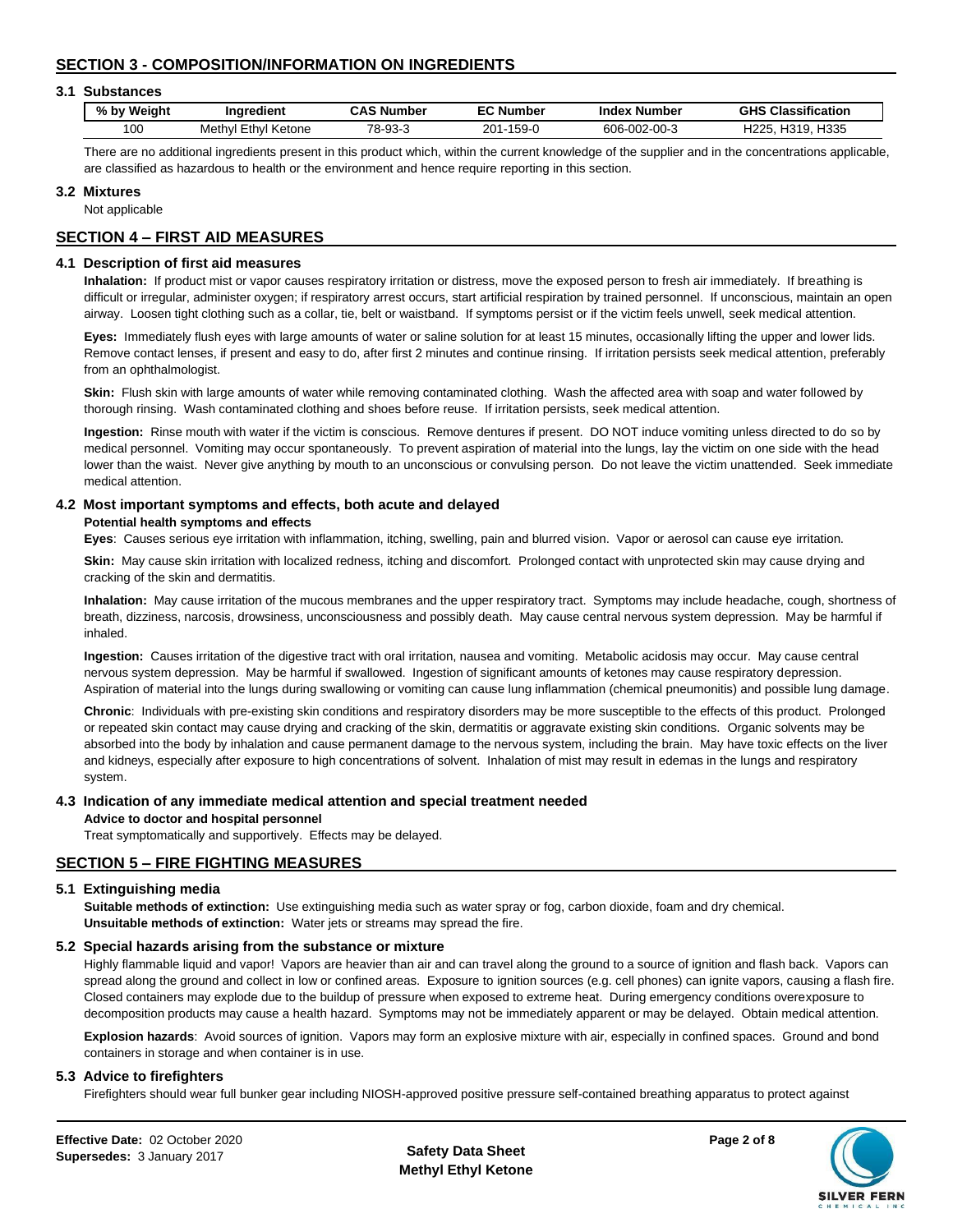potential hazardous combustion or decomposition products and oxygen deficiencies. Water may be used to cool closed containers to prevent pressure buildup and possible autoignition or explosion when exposed to extreme heat. If possible, firefighters should control runoff to prevent environmental contamination. Notify appropriate authorities of potential fire and explosion hazard if liquid enters sewers or waterways.

## **SECTION 6 – ACCIDENTAL RELEASE MEASURES**

#### **6.1 Personal precautions, protective equipment and emergency procedures**

Evacuate non-essential personnel. Wear appropriate protective clothing and equipment designated in Section 8.2. Ventilate the area. Remove all sources of ignition. NO SMOKING. Clean up spills immediately. Spill creates a slip hazard.

#### **6.2 Environmental precautions**

Avoid dispersal of spilled material or runoff and prevent contact with soil and entry into drains, sewers or waterways.

#### **6.3 Methods and materials for containment and cleaning up**

Approach spill from upwind direction. Cover drains and contain spill. Cover spill with a large quantity of inert absorbent. Do not use combustible material such as sawdust. Collect material using non-sparking tools and place into an approved container for proper disposal. Observe possible material restrictions (Sections 7.2 and 10.5). Do not allow material or runoff from rinsing contaminated areas to enter floor drains or storm drains and ditches that lead to waterways. Dispose of via a licensed waste disposal contractor.

#### **6.4 Reference to other sections**

For indications about waste treatment, see Section 13.

## **SECTION 7 – STORAGE AND HANDLING**

#### **7.1 Precautions for safe handling**

Wear all appropriate personal protective equipment specified in Section 8.2. Do not get in eyes or on skin or clothing. Do not inhale mist or vapor. NO SMOKING. If normal use of material presents a respiratory hazard, use only adequate ventilation or wear an appropriate respirator. Open containers slowly to control possible pressure release. Wash contaminated clothing and shoes thoroughly before reuse.

#### **Advice on protection against fire and explosion**

Keep away from heat and sources of ignition. To avoid fire or explosion, dissipate static electricity during transfer by grounding and bonding containers and equipment before transferring material.

#### **7.2 Conditions for safe storage, including any incompatibilities**

Store in dry, cool, well-ventilated areas away from incompatible materials (see Section 10.5), food and drink. Keep away from heat and ignition sources. Transfer only to approved containers having correct labeling. Keep containers tightly closed when not in use. Protect containers against physical damage. Containers that have been opened must be carefully resealed and kept upright to prevent leakage. Containers are hazardous when empty as they contain product residue. Do not cut, drill, weld, braze, solder grind or perform similar operations on or near empty containers. Use appropriate containment to avoid environmental contamination. Ventilate closed areas. Keep out of reach of children.

#### **7.3 Specific end uses**

Apart from the uses mentioned in Section 1.2, no other specific uses are stipulated.

## **SECTION 8 – EXPOSURE CONTROLS / PERSONAL PROTECTION**

#### **8.1 Control parameters**

| Occupational exposure limit values |  |  |  |
|------------------------------------|--|--|--|
|------------------------------------|--|--|--|

| <b>CAS Number</b> | Ingredient          | <b>OSHA PEL</b>                    | <b>ACGIH TLV</b>                                                          | <b>NIOSH</b>                                         |
|-------------------|---------------------|------------------------------------|---------------------------------------------------------------------------|------------------------------------------------------|
| 78-93-3           | Methyl Ethyl Ketone | 200 ppm; 610 mg/m <sup>3</sup> TWA | 200 ppm; 590 mg/m <sup>3</sup> TWA<br>300 ppm; 885 mg/m <sup>3</sup> STEL | 200 ppm; 590 mg/m <sup>3</sup> TWA<br>3,000 ppm IDLH |

## **8.2 Exposure controls**

**Engineering measures:** Technical measures and appropriate working operations should be given priority over the use of personal protective equipment. Use adequate ventilation. Local exhaust is preferable. Refer to Section 7.1.

**Individual protection measures:** Wear protective clothing to prevent repeated or prolonged contact with product. Protective clothing needs to be selected specifically for the workplace, depending on concentrations and quantities of hazardous substances handled. The chemical resistance of the protective equipment should be enquired at the representative supplier.

**Hygiene measures:** Facilities storing or using this material should be equipped with an eyewash station and safety shower. Change contaminated clothing. Preventive skin protection is recommended. Wash hands thoroughly after use, before eating, drinking, smoking or using the lavatory.

**Eye/face protection:** Wear safety glasses with unperforated side shields or protective splash goggles during use.

**Hand protection:** Wear gloves made of butyl rubber or those recommenced by glove supplier for protection against materials in Section 3. Gloves should be impermeable to chemicals and oil. Breakthrough time of selected gloves must be greater than the intended use period.

**Skin protection:** Wear protective clothing. Wear protective boots if the situation requires.

**Respiratory protection:** Always use an approved respirator when vapor/aerosols exceed permissible exposure limits. Where risk assessment shows air-purifying respirators are appropriate use a half-mask respirator with multi-purpose combination (US) or type ABEK (EN 14387) respirator cartridges as a backup to engineering controls. If the respirator is the sole means of protection, use a full-face supplied air respirator. Use

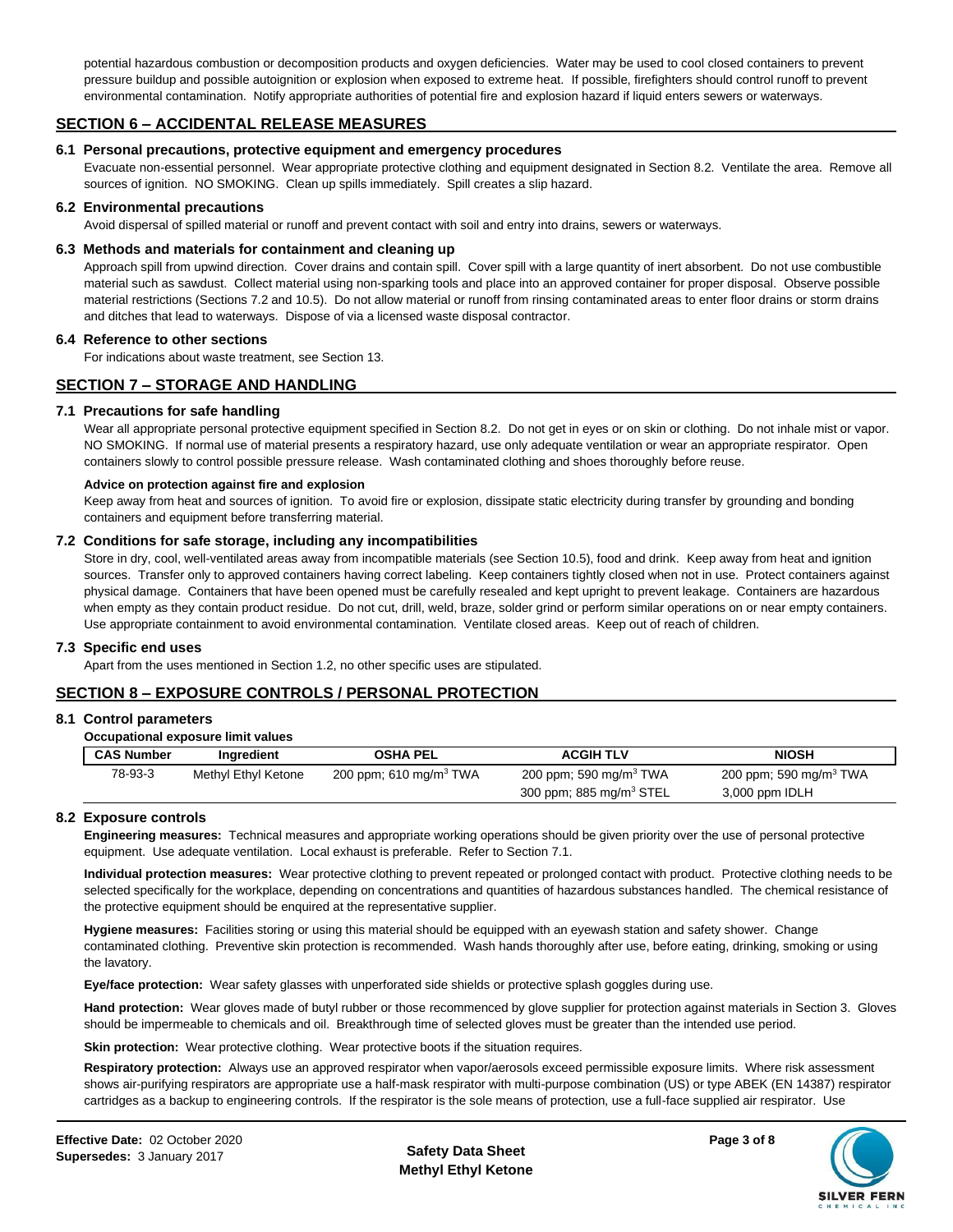respirators and components tested and approved under appropriate government standards such as NIOSH (US) or CEN (EU). Follow OSHA respirator regulations found in 29 CFR 1910.134 or European Standard EN 149.

#### **Environmental exposure controls:** Do not empty into drains.

PPE must not be considered a long-term solution to exposure control. PPE usage must be accompanied by employer programs to properly select, *maintain, clean fit and use. Consult a competent industrial hygiene resource to determine hazard potential and/or the PPE manufacturers to ensure adequate protection*



## **SECTION 9 – PHYSICAL AND CHEMICAL PROPERTIES**

#### **9.1 Information on basic physical and chemical properties**

**Appearance** Clear, colorless liquid **Odor** Faint, pleasant **Odor Threshold** 116 ppm **Molecular Weight** 72.11 g/mol Chemical Formula C<sub>4</sub>H<sub>8</sub>O **pH** No data available **Freezing/Melting Point** 87 °C (-125 °F) [literature] **Boiling Point Range** 80 °C (176 °F) [literature] **Evaporation Rate** 11.8 [n-BuOAc = 1] **Flammability (solid, gas)** Not applicable **Flash Point** -3 °C (27 °F) closed cup **Autoignition Temperature** 505 °C (941.4 °F) @ 760 mm Hg **Decomposition Temperature** No data available **Lower Explosive Limit (LEL)** 1.3% (v) **Upper Explosive Limit (UEL)** 10.1% (v) **Vapor Pressure** 71 mm Hg @ 20 °C **Vapor Density** 2.49 [Air = 1] **Specific Gravity** 0.805 @ 25 °C **Viscosity** 0.805 g/ml (6.72 lb/gal) **Solubility in Water**  $\leq 1$  mPa·s **Partition Coefficient (n-octanol/water)** 24% @20 °C **Oxidizing Properties** log P<sub>ow</sub> = 0.29 **Explosive Properties** Not applicable **Volatiles by Weight @ 21 °C** Not applicable

#### **9.2 Other Data**

None known

## **SECTION 10 – STABILITY AND REACTIVITY**

#### **10.1 Reactivity**

This material is stable under normal handling conditions and use.

#### **10.2 Chemical Stability**

This material is stable under recommended storage conditions.

#### **10.3 Possibility of hazardous reactions**

Vapors may form explosive mixture with air. Hazardous polymerization will not occur.

#### **10.4 Conditions to avoid**

High temperatures, sources of ignition, hot surfaces, contact with incompatible materials

#### **10.5 Incompatible materials**

Oxidizing agents, strong reducing agents, strong bases, caustics, amines

#### **10.6 Hazardous decomposition products**

Thermal decomposition products include oxides of carbon.

## **SECTION 11 – TOXICOLOGICAL INFORMATION**

#### **11.1 Information on toxicological effects**

**Acute oral toxicity**   $LD_{50}$ , rat: > 2,737 mg/kg

#### **Acute inhalation toxicity**   $LC_{50}$ , mouse:  $> 32$  g/l, 4 h

Effective Date: 02 October 2020<br>**Supersedes:** 3 January 2017 **Page 4** of 8<br>**Supersedes:** 3 January 2017 **Supersedes:** 3 January 2017

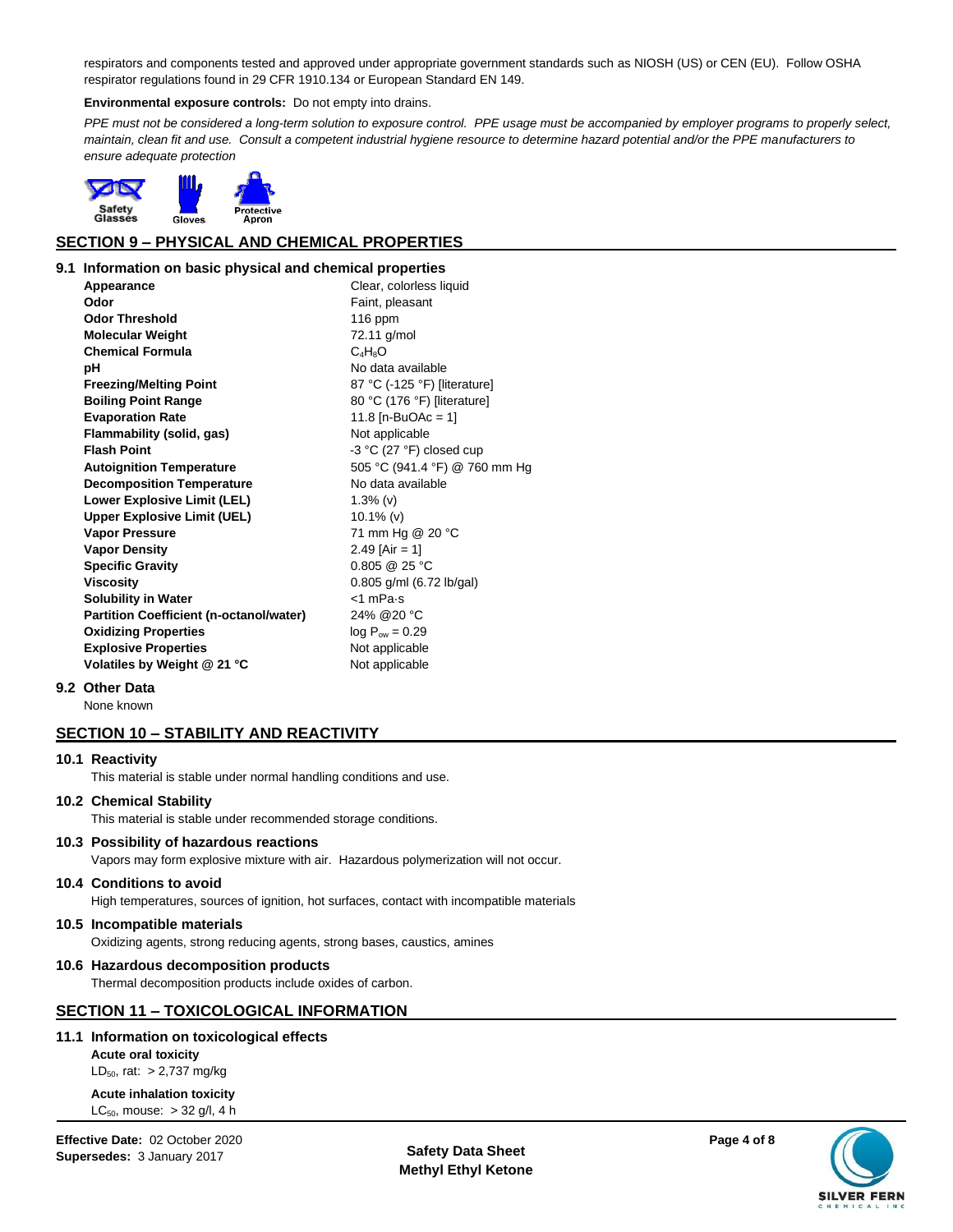#### **Acute dermal toxicity**

 $LD_{50}$ , rabbit: > 6,480 mg/kg

**Skin irritation**  May cause mild skin irritation.

**Eye irritation**  Causes serious eye irritation.

**Sensitization**  No data available

**Genotoxicity in vitro**  No data available

**Mutagenicity**  No data available

**Specific organ toxicity - single exposure**  May cause respiratory irritation, drowsiness or dizziness.

**Specific organ toxicity - repeated exposure** 

No data available

#### **Aspiration hazard**

May be fatal if swallowed and enters the airways.

## **11.2 Further information**

This product contains no substances present at levels greater than or equal to the 0.1% threshold (de minimis) that are identified as probable, possible, potential or confirmed carcinogens by ACGIH, IARC, NTP or OSHA. No data is available regarding the mutagenicity or teratogenicity of this product, nor is there any available data that indicates it causes adverse developmental or fertility effects.

Handle in accordance with good industrial hygiene and safety practice.

## **SECTION 12 - ECOLOGICAL INFORMATION**

#### **12.1 Toxicity**

Large spills or discharges of this material may be harmful to aquatic life. **Toxicity to fish:** LC<sub>50</sub> - Pimephales promelas (fathead minnow), 96 h: 3,130 - 3,320 mg/l **Toxicity to aquatic invertebrates:** EC<sub>50</sub> - Daphnia magna (water flea), 48 h: > 520 mg/l

## **12.2 Persistence and degradability**

This product is biodegradable.

## **12.3 Bioaccumulation potential**

This material will not bioaccumulate.

## **12.4 Mobility in soil**

Mobility in soil is high and may cause contamination of ground water.

## **12.5 Results of PBT and vPvB assessment**

Methyl Ethyl Ketone does not meet the criteria for PBT or vPvB according to Regulation (EC) No 1907/2006, Annex XIII.

## **12.6 Other effects**

## **Additional ecological information**

Do not allow material to run into surface waters, wastewater or soil. An environmental hazard cannot be excluded in the event of unprofessional handling or disposal.

## **SECTION 13 – DISPOSAL CONSIDERATIONS**

## **13.1 Waste treatment methods**

Methods of disposal: The generation of waste should be avoided or minimized whenever possible. Empty containers or liners may retain some product residues. This material and its container must be disposed of in a safe way. Dispose of surplus and non-recyclable products via a licensed waste disposal contractor. Disposal of this product, solutions and any by-products should at all times comply with the requirements of environmental protection and waste disposal legislation and any regional local authority requirements. Avoid dispersal of spilt material and runoff and contact with soil, waterways, drains and sewers.

**RCRA F-Series:** No listings above the reportable threshold (de minimis) **RCRA U-Series:** Methyl Ethyl Ketone (CAS #78-93-3), U159

## **SECTION 14 – TRANSPORTATION INFORMATION**

**Note:** Transportation information provided is for reference only. Customer is urged to consult 49 CFR 100 - 177, IMDG, IATA, EC, United Nations TDG and WHMIS (Canada) TDG information manuals for detailed regulations and exceptions covering specific container sizes, packaging materials and methods of shipping.

**Methyl Ethyl Ketone**

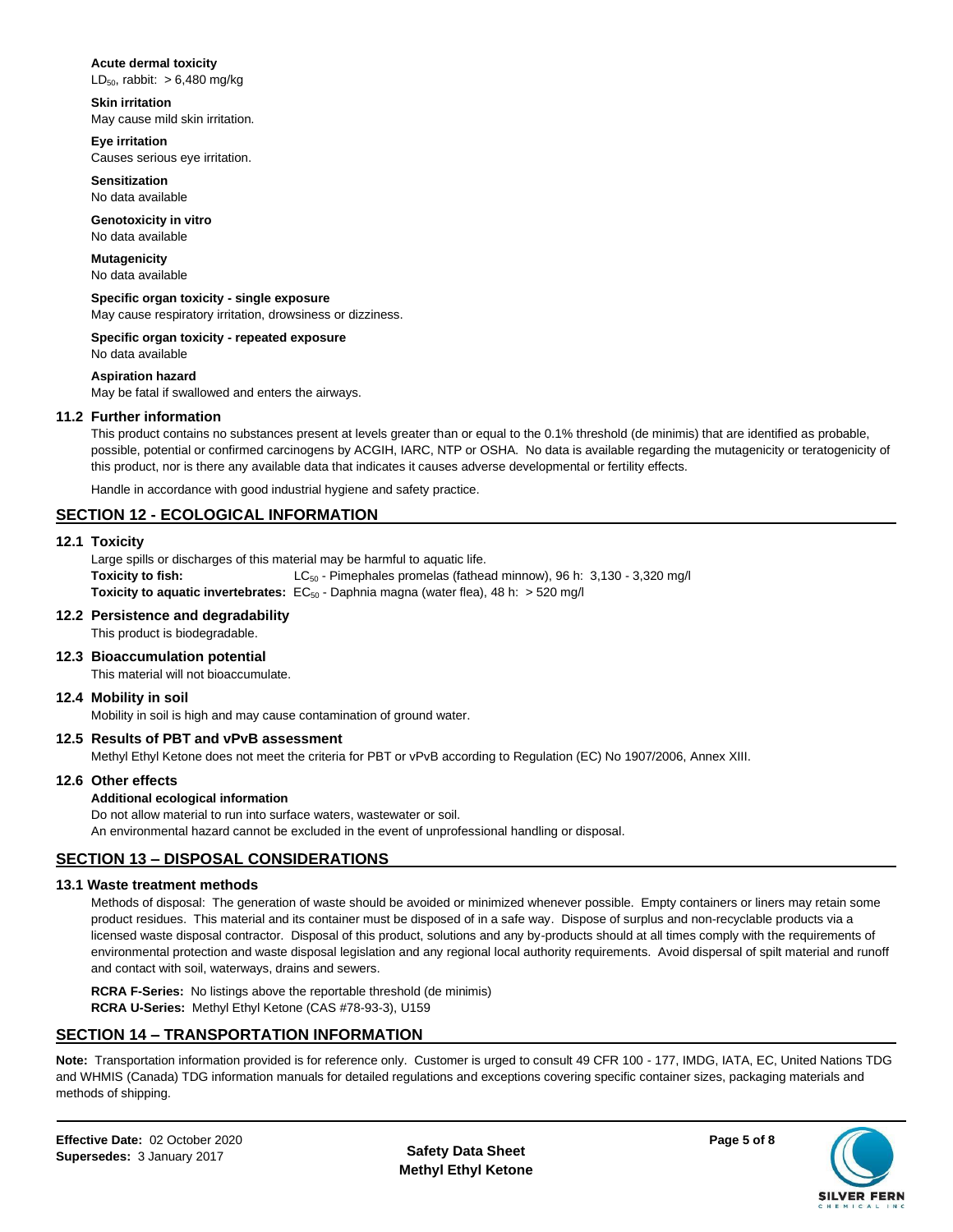*Limited quantity for flammable liquids Packing Group II when inner packagings are not over 1.0 liter (0.3 gallon) net capacity each, packed in a strong outer packaging.*

| USA DOT (Ground Transportation) - Bulk and Non-bulk |                                                                              |                  |
|-----------------------------------------------------|------------------------------------------------------------------------------|------------------|
| <b>Proper Shipping Name</b>                         | Methyl Ethyl Ketone                                                          |                  |
| <b>Hazard Class</b>                                 | 3                                                                            | Drum Label(s)    |
| <b>UN/NA</b>                                        | <b>UN1193</b>                                                                |                  |
| <b>Packing Group</b>                                | Ш                                                                            |                  |
| <b>NEAREG</b>                                       | Guide #127                                                                   |                  |
| <b>Packaging Authorization</b>                      | Non-Bulk: 49 CFR 173.202; Bulk: 173.242                                      | <b>FLAMMABLE</b> |
| <b>Packaging Exceptions</b>                         | 49 CFR 173.150                                                               |                  |
| <b>IMO/IMDG (Water Transportation)</b>              |                                                                              |                  |
| <b>Proper Shipping Name</b>                         | Methyl Ethyl Ketone                                                          |                  |
| <b>Hazard Class</b>                                 | 3                                                                            |                  |
| <b>UN/NA</b>                                        | <b>UN1193</b>                                                                |                  |
| <b>Packing Group</b>                                | Ш                                                                            |                  |
| <b>Marine Pollutant</b>                             | No.                                                                          |                  |
| <b>EMS Number</b>                                   | $F-E$ , S-D                                                                  |                  |
| <b>ICAO/IATA (Air Transportation)</b>               |                                                                              |                  |
| <b>Proper Shipping Name</b>                         | Methyl Ethyl Ketone                                                          |                  |
| <b>Hazard Class</b>                                 | 3                                                                            |                  |
| <b>UN/NA</b>                                        | <b>UN1193</b>                                                                |                  |
| <b>Packing Group</b>                                | Ш                                                                            |                  |
| <b>Quantity Limitations</b>                         | 49 CFR 175.27 and 175.75 - Cargo Aircraft Only: 60 l; Passenger Aircraft: 51 |                  |
| <b>RID/ADR (Rail Transportation)</b>                |                                                                              |                  |
| <b>Proper Shipping Name</b>                         | Methyl Ethyl Ketone                                                          |                  |
| <b>Hazard Class</b>                                 | 3                                                                            |                  |
| <b>UN/NA</b>                                        | <b>UN1193</b>                                                                |                  |
| <b>Packing Group</b>                                | Ш                                                                            |                  |

## **SECTION 15 - REGULATORY INFORMATION**

#### **15.1 Safety, health and environmental regulations/legislation specific for substance or mixture**

#### **U. S. Federal Regulations**

**OSHA Hazard Communication Standard:** This material is classified as hazardous in accordance with OSHA 29 CFR 1910-1200.

**OSHA Process Safety Management Standard:** This product is not regulated under OSHA PSM Standard 29 CFR 1910.119.

**EPA Risk Management Planning Standard:** This product is not regulated under EPA RMP Standard (RMP) 40 CFR Part 68.

**EPA Federal Insecticide, Fungicide and Rodenticide Act**: This product is not a registered Pesticide under the FIFRA, 40 CFR Part 150.

**Toxic Substance Control Act (TSCA) Inventory:** All substances in this product are listed on the TSCA Inventory. This product is not subject to TSCA 12(b) Export Notification.

**Drug Enforcement Administration (DEA) List 2, Essential Chemicals (21 CFR 1310.02(b)) and 1310.4(f)(2)) and Chemical Code Number** No listings

**Drug Enforcement Administration (DEA) Lists 1 & 2, Exempt Chemical Mixtures (21 CFR 1310.12(c)) and Code Number:** *Methyl Ethyl Ketone (CAS #78-93-3):* List 1, DEA Code number - 6714; 35% by weight or volume

**Department of Homeland Security (DHS) Chemical Facility Anti-Terrorism Standards (CFATS) Chemicals:** No listings

#### **Superfund Amendments and Reauthorization Act (SARA)**

**SARA Section 311/312 Hazard Categories:** Fire Hazard, Acute Health Hazard

**SARA 313 Information:** None of the components of the product exceed the threshold (de minimis) reporting requirements of Section 313 of the Emergency Planning and Community Right-to Know Act of 1986.

**SARA 302/304 Extremely Hazardous Substance:** None of the components of the product exceed the threshold (de minimis) reporting levels of established by these sections of Title III of SARA.

**SARA 302/304 Emergency Planning & Notification:** None of the components of the product exceed the threshold (de minimis) reporting levels established by of these sections of Title III of SARA.

**Comprehensive Response Compensation and Liability Act (CERCLA):** This product contains the following CERCLA reportable substance: Methyl Ethyl Ketone (CAS #78-93-3): RQ = 2,268 kg (5,000 lbs)

#### **Clean Air Act (CAA)**

Methyl Ethyl Ketone (CAS #78-93-3) is a Hazardous Air Pollutant (HAP) designated in CAA Section 112 (b). This product does not contain Class 1 Ozone depletors. This product does not contain Class 2 Ozone depletors.

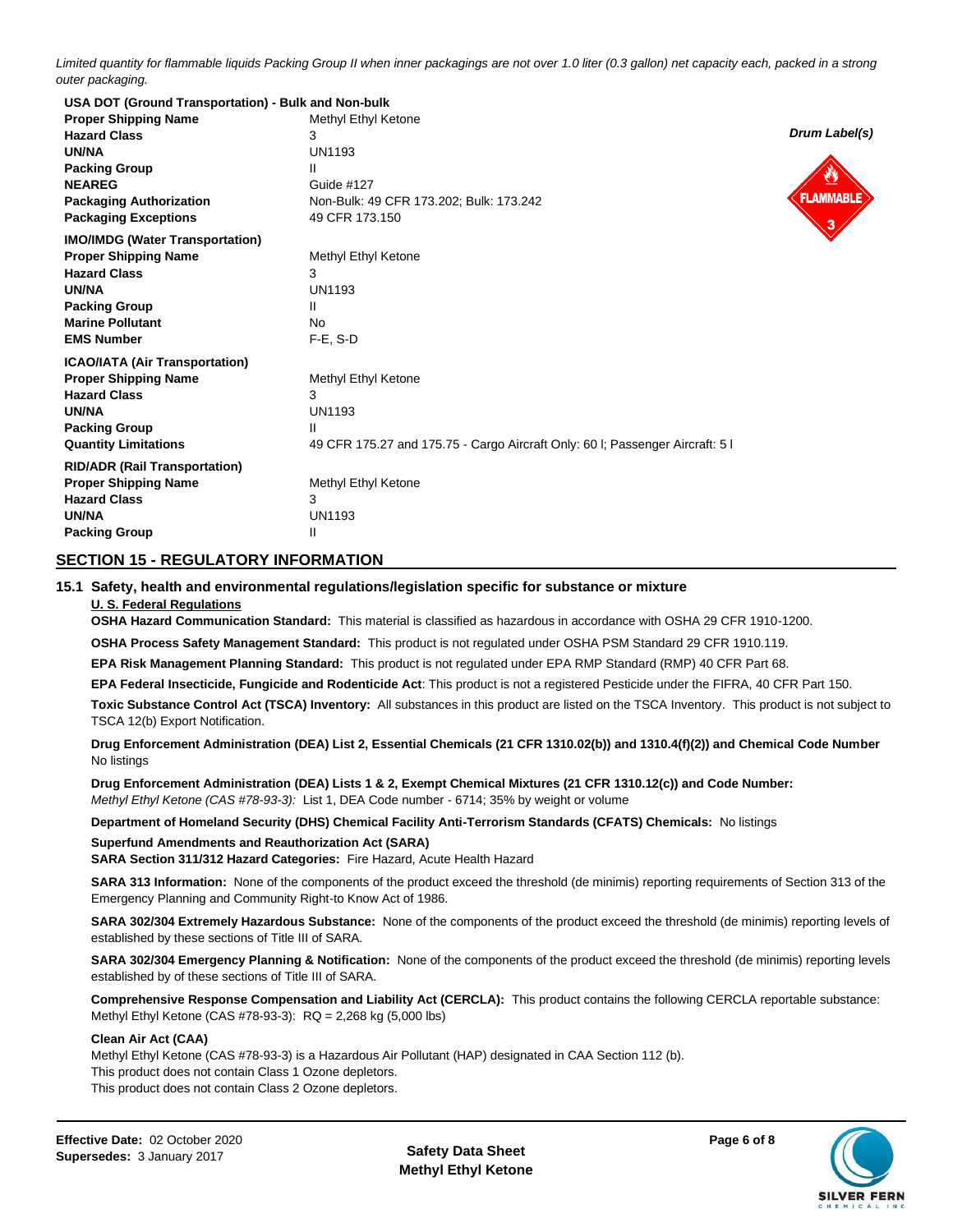## **Clean Water Act (CWA)**

Methyl Ethyl Ketone (CAS #78-93-3) is a Hazardous Substance. This product does not contain Priority Pollutants. This product does not contain Toxic Pollutants.

#### **U.S. State Regulations**

#### **California Prop 65, Safe Drinking Water and Toxic Enforcement Act of 1986**

This product contains no chemical(s) known to the state of California to cause cancer birth defects or reproductive harm in concentrations that exceed the threshold (de minimis) reporting levels established under Proposition 65.

#### **Other U.S. State Inventories**

*Methyl Ethyl Ketone (CAS #78-93-3)* is listed on the following State Hazardous Substance Inventories, Right-to-Know lists and/or Air Quality/Air Pollutants lists: CA, DE, ID, IL, ME, MA, MN, NJ, NY, PA, RI, WI.

## **Canada**

**WHMIS Hazard Classification** 

Highly flammable liquid and vapor Causes serious eye irritation May cause drowsiness or dizziness

**Canadian National Pollutant Release Inventory (NPRI):** Methyl Ethyl Ketone (CAS #78-93-3) is listed on the NPRI.

#### **European Economic Community**

**WGK, Germany (Water danger/protection):** 1 (low hazard to waters)

#### **Global Chemical Inventory Lists**

| Country              | <b>Inventory Name</b>                                              | Listed |
|----------------------|--------------------------------------------------------------------|--------|
| Canada               | Domestic Substance List (DSL)                                      | Yes    |
| Canada               | Non-Domestic Substance List (NDSL)                                 | No.    |
| Europe               | Inventory of New and Existing Chemicals (EINECS)                   | Yes    |
| <b>United States</b> | Toxic Substance Control Act (TSCA)                                 | Yes    |
| Australia            | Australian Inventory of Chemical Substances (AICS)                 | Yes    |
| New Zealand          | New Zealand Inventory of Chemicals (NZIoC)                         | Yes    |
| China                | Inventory of Existing Chemical Substances in China (IECSC)         | Yes    |
| Japan                | Inventory of Existing and New Chemical Substances (ENCS)           | Yes    |
| Korea                | Existing Chemicals List (KECI)                                     | Yes    |
| <b>Philippines</b>   | Philippines Inventory of Chemicals and Chemical Substances (PICCS) | Yes    |
|                      |                                                                    |        |

\*Yes - All components of this product comply with the inventory requirements administered by the governing country. No - One or more components of this product are not on the inventory or are exempt from listing.

#### **15.2 Chemical safety assessment**

For this product a chemical safety assessment was not carried out.

## **SECTION 16 - OTHER INFORMATION**

## **Hazardous Material Information System (HMIS)**

| <b>HEALTH</b><br>$\mathbf{2}$                | <b>HMIS Hazard Rating Legend</b>                                                | Flammability               |  |
|----------------------------------------------|---------------------------------------------------------------------------------|----------------------------|--|
| 3<br><b>FLAMMABILITY</b>                     | $0 =$ Minimal 1 = Slight 2 = Moderate<br>$3 =$ Serious $4 =$ Severe             | 3                          |  |
| $\mathbf 0$<br><b>PHYSICAL HAZARD</b>        | * = Chronic Health Hazard                                                       | 0<br>Health<br>Instability |  |
| <b>PERSONAL PROTECTION C</b>                 | <b>NFPA Hazard Rating Legend</b><br>$0 =$ Insignificant 1 = Slight 2 = Moderate |                            |  |
|                                              |                                                                                 |                            |  |
| $C =$ safety glasses, gloves<br>and an apron | $3 =$ High $4 =$ Extreme                                                        | <b>Special</b>             |  |
|                                              |                                                                                 |                            |  |

#### **Abbreviation Key**

| <b>ACGIH</b><br><b>ADR</b> | American Conference of Governmental Industrial Hygienists<br>Accord Dangereux Routier (European regulations concerning<br>the international transport of dangerous goods by road) | $LD_{10}$<br>mppcf | Lowest Lethal Dose<br>Millions of Particles Per Cubic Foot |
|----------------------------|-----------------------------------------------------------------------------------------------------------------------------------------------------------------------------------|--------------------|------------------------------------------------------------|
| CAS                        | <b>Chemical Abstract Services</b>                                                                                                                                                 | ΝA                 | North America                                              |
| <b>CFR</b>                 | Code of Federal Regulations                                                                                                                                                       | <b>NAERG</b>       | North American Emergency Response Guide Book               |
| <b>COC</b>                 | Cleveland Open Cup                                                                                                                                                                | <b>NIOSH</b>       | National Institute for Occupational Safety & Health        |
| <b>DOT</b>                 | Department of Transportation                                                                                                                                                      | <b>NTP</b>         | National Toxicology Program                                |
| EC <sub>50</sub>           | Half maximal effective concentration                                                                                                                                              | <b>OSHA</b>        | Occupational Safety and Health Administration              |
| <b>EMS</b>                 | Emergency Response Procedures for Ships Carrying                                                                                                                                  | <b>PBT</b>         | Persistent, Bioaccumulating and Toxic                      |
| <b>EPA</b>                 | <b>Environmental Protection Agency</b>                                                                                                                                            | <b>PEL</b>         | Permissible exposure limit                                 |
| $ErC_{50}$                 | <b>Reduction of Growth Rate</b>                                                                                                                                                   | <b>PMCC</b>        | Pensky-Martens Closed Cup                                  |
| <b>ERG</b>                 | Emergency Response Guide Book                                                                                                                                                     | ppm                | Parts Per Million                                          |
| <b>FDA</b>                 | Food and Drug Administration                                                                                                                                                      | <b>RCRA</b>        | Resource Conservation and Recovery Act                     |

**Methyl Ethyl Ketone**



**National Fire Protection Association (NFPA)**